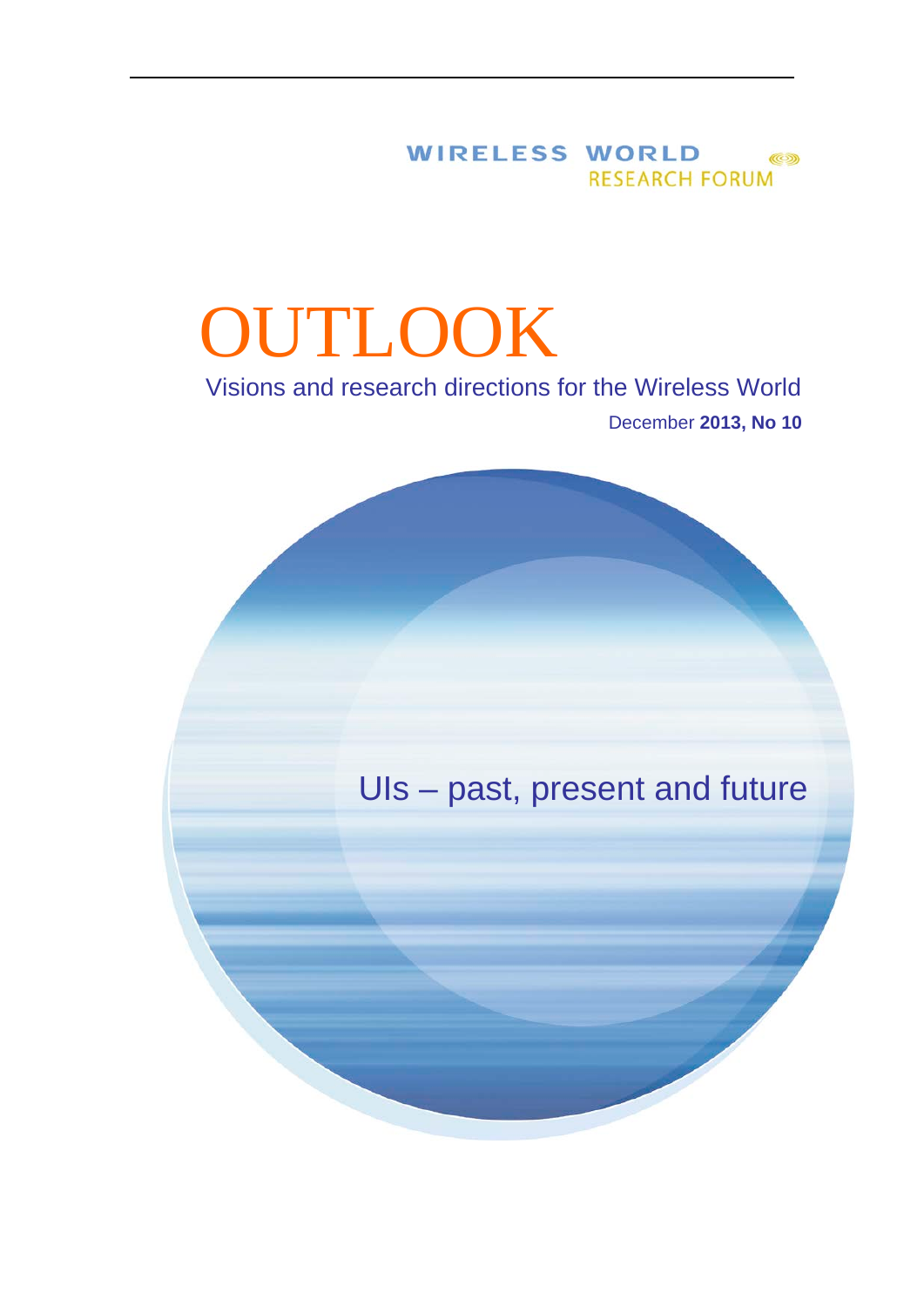WWRF WGB Services, Devices and Service architectures

# **White Paper UIs – past, present and future**

Editors:

Dr. Kari Heikkinen, Lappeenranta University of Technology, Finland Prof. Jari Porras, Chair WGB, WWRF

Version 1.0

Project website address: www.wwrf.ch

This contribution is partly based on work performed in the framework of the WWRF. It represents the views of the authors(s) and not necessarily those of the WWRF.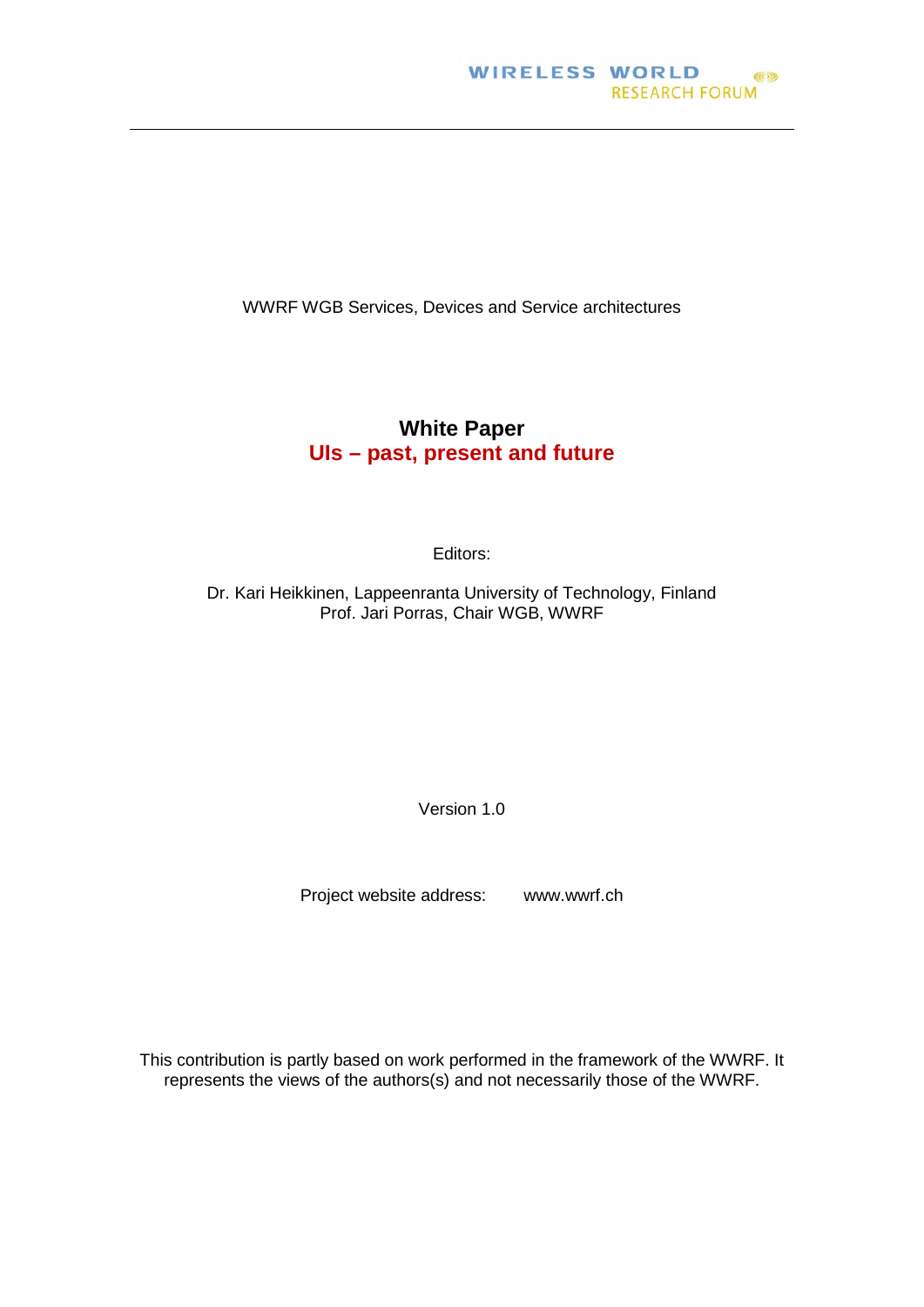Abstract— *A User Interface (UI) is something that we as users or as developers see*  first. It affects greatly on our performance how well or how fast we do things with the *application or service behind the UI. Furthermore, it plays a major role in the overall user experience of the product the UI is part of. This white paper focuses on the evolution of the UI from past and current state into the possible future and recognizes the challenges of the future UIs. Mobile device aspects are also covered as a separate part of UI evolution.*

Index Terms—User Interface, UI development

# **1. INTRODUCTION**

Smith and Mosier [9] have defined User-System-Interface back at 80's. It shares the similarities what we think UI is supposed to do. Back at that time, the focus was on systems, to which users gave commands via UI. Nowadays, we talk more about applications that can sometimes have different kind of systems in the background e.g. for data. However, the fundamentals have not changed. The user interacts with either system or application through an UI.

The definition of an UI emphasizes an important aspect, namely that the UI can also be understood as a two directional interface that allows both inputs and outputs. In the early days the inputs and outputs were clearly separated but the evolution of technologies will bring these closer to each other and finally tie them together into indistinguishable user interaction 'space'.

This white paper focuses on the evolution of the UI from past and current state into the possible future. Section II will introduce how UIs have developed, and section III focuses on UI development in mobile environments. Section VI will shortly focus on UI development environments. Section IV tries to look into future and find out the major challenges. Section VI will conclude this white paper

# **2. EVOLUTIONARY VIEW ON UI**

UI can be understood in from many point of views; some see it as a 'screen' only, and some see it as everything that effects on us interacting with it including e.g. peripherals and other hardware. In this paper the view is both software and developer oriented. Thus, a good analogy would be: as the APIs give for the applications an access to the underlying resources, similarly UIs give that for the interaction between the computer and the user.

Based on Nielsen [22], UIs can be classified in generations, which align to the development of the hardware; according to Nielsen, the first generation was named as pre-historical generation (before 1945), in which the users had a direct access to the hardware, and no software existed. The next ten years is being described as batch programming (1945-55), and the ten years after that as command line interfaces (CLIs, 1955-1965). The next two generations, are given names traditional and modern generation, respectively. The traditional (1965-1980) has menus and form fill-in and the modern has windows, icons and menus (this is also called WIMP - Windows, Icons, Menus and a Pointing device interface, 1980-1995). The current era is named as future generation. In this white paper we focus on user interfaces starting from the command line generation.

It can be said that first modern generation UIs were command line interfaces (CLI) and the computers were mainframes. There was a limited need for interactions. We can divide CLIs into three distinctive types; non-interactive, interactive line-based and textbased. Non-interactive CLIs do not require any user input after the command has been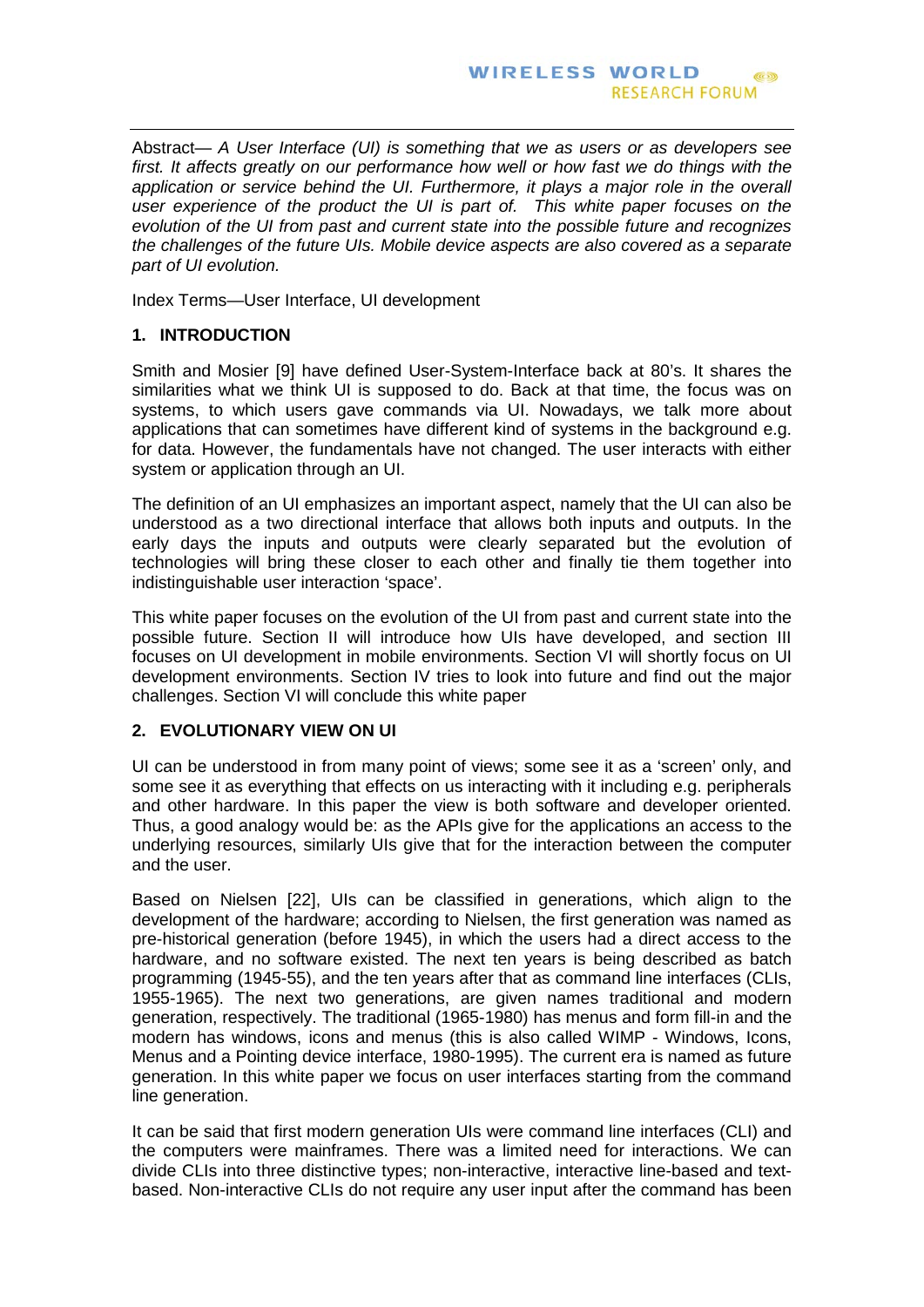run (simple Unix command e.g. ls is a good example). Interactive, line-based CLIs do require a further command or typing after the command/next line (a line-based editor being a prime example). Text-based CLIs are actually somewhere between the CLI and GUI (see example of CLI and GUI in Figure 1). As an interaction style, CLIs can be seen instructive. The first generation UI used mostly keyboard (input) and screen (output) for interactions and feedback.

| ees                        |  | Terminal - bash - FDs24                                     |   |
|----------------------------|--|-------------------------------------------------------------|---|
|                            |  | koninkeitdeinersmaadentmaines keiks by mal-                 | ļ |
| total 64                   |  |                                                             |   |
| druks-os-o- 25 kmjk staff  |  | 904 April 1, 135 Bis.                                       |   |
|                            |  | drawn on-g - 9 noch sänin - 396 Apr 28 2812                 |   |
| -ner-e-r-a thaik staff     |  | 11 Jun 22 2011 - C-831-14                                   |   |
|                            |  | 3 Oct 25 2020 (CPLscriptibioding                            |   |
| -no-r--r--2 Limit staff    |  | 20506 Apr 15 CA: 44 .05 Store                               |   |
| draw----- 22 kmjh shaft    |  | 768 Apr 28 (5):39 Junet                                     |   |
| someone think staff        |  | # Dec 38 2009 . Southernity                                 |   |
|                            |  | 555 Jun 20 2022 Josh Fistery                                |   |
| draw----- 3 kmjh staff     |  | 100 Oct 25 - 2020 .cupa                                     |   |
|                            |  | draw----- 17 knjh staff - 578 Apr 28 99:33 .dropbes         |   |
|                            |  | down-an-a 9 keit staff 306 bei 36 2009 Jeditrocket          |   |
|                            |  | drawn-en-e 2 knjh stuff 68 Dec 38 2000 (fortconfig          |   |
|                            |  | drawn-on-o. 3 km/h staff 100 Dec 36, 2020 . ns              |   |
|                            |  | driver on-s - Glorijk, staff - 204 Jun 22 - 2011 Louisembon |   |
| draw------ 33 kejk staff   |  | 1102 Apr 28, 15:29 Besktop                                  |   |
|                            |  | AND FOR 10 000 \$4 Bookmanics                               |   |
| draw------ 1193 kmlh staff |  | 37500 Apr 28 12:41 Bowelouds                                |   |
|                            |  | 273 Apr 18 19:35 Brophan                                    |   |
| draw------ di kajk staff   |  | 1530 Apr. 2, 20133 Library                                  |   |
|                            |  |                                                             |   |
|                            |  | draw------- 5 knjh stati 170 Nov 16 2020 Rasic              | Ī |
| draw------ 7 kmjh staff    |  | 208 Jan 26 10:21 Fictures                                   |   |
|                            |  |                                                             |   |



# Figure 1: A screenshot of CLI and GUI

All the major interaction styles, conversational, manipulative and explorative, became more apparent by the appearance of graphical user interfaces (GUI), one that can be considered as second generation of UI (traditional or modern generation in Nielsen's taxonomy). Conversational interaction design emulates the means of communication of humans. It promotes discussions and relies on dialogs. What comes to the required technologies, voice recognition is an important technology. Manipulative interaction design is always direct. It gives the user / developer an opportunity to manipulate the items on the screen, whether they are icons, forms, menus or something else that can be used to make the UI behave dynamically. Touch screens have provided new ways to manipulate the items on the screens. Exploration inside the UI is the last interaction style. It is basically needed in applications, where the user has to explore the world behind the UI. Games and 3D user interfaces utilize this interaction design style.

GUIs have relied on exploratory design, and the user is encouraged to look for items on the screen, whether they are icons, pop-ups, dialogs, menus or etc. GUIs introduced mouse and track ball as ways to interact with objects. As the GUIs developed, there became the need for their (faster and more efficient) development. This was the era when first UI development environments emerged. With the development of GUIs, more sophisticated and more direct interaction devices became available, such as e.g. stylus and the use of touch screen.

Then NUIs arrived as third generation of UI (future generation in Nielsen's taxonomy). Before that, an interaction designer only had to identify a correct interaction style that fit into the application scope and supported the tasks carried out with the application. Obviously it had to support the cognition of the user. With NUIs it became more important to understand the cognitive process of a human to communicate in a natural manner. It required new kind of understanding of means of communication without interaction devices such as a mouse or keyboard. These so called non-standard interaction "devices" include for example eye tracking, sensors and cameras, wearable equipment such as Head-Up-Displays (HUDs) or data gloves, haptic feedback by analyzing the capability of a human skin and its characteristics to feel temperature, pain, pressure etc., and tangible items.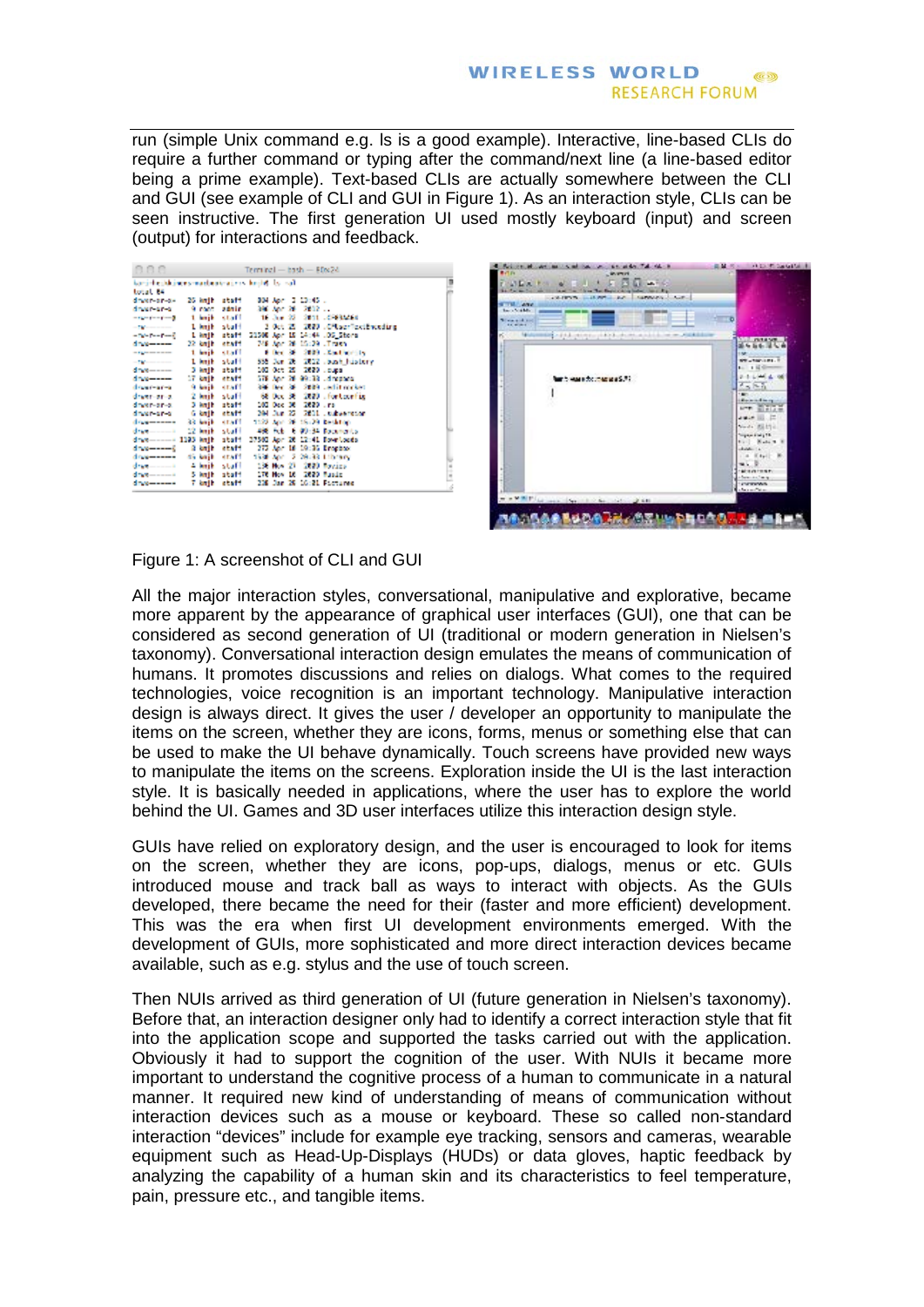Often NUI's means of communication/interaction is based on gestures that are done either by fingers in touch screens or gestures that are based on human body movements that are collected by cameras (e.g. Kinect concept) and analyzed by machine vision software or collected by sensors (e.g. Wii concept) and analyzed by the processing device. The gestures on the touch screen have already become very common and the learning curve on gesture is very low e.g. for a child in comparison for a keyboard. The development of NUIs has been very quick as game platforms such as Nintendo Wii and Playstation Move or Xbox Kinect had brought it to the every day life. Such a NUI examples are shown in Figure 2. In scientific side, for example Islam et al. [19] introduce an approach to utilize Xbox Kinect platform; they have used the SDK for the platform to create an emulator for being able to emulate the Kinect sensor without the real sensor by capturing the sensor data and storing it for later purposes.



Figure 2: Left, Kinect using full body gestures (http://www.gameshop.com.pl/pl/p/Kinect-Sports-Xbox-360/519) and Right, Leap motion for hand gestures (http://www.techspot.com/products/remotes/leap-motioncontroller.93087/)

Another UI generation or genre is SUI (Spatial User Interfaces). It can combine all the previous types of UIs and some could cluster it under NUI, but it is here separated due to its interaction concept (see Figure 3 as an example, Surface Table). The basic idea is roughly that any UI in a physical space should be aware or itself and its surrounding and can communicate with the objects (real or virtual) in its proximity. Currently, it also benefits of two recent developments on UIs. Firstly, on top of list and already in our daily life are 3D user interfaces. With 3D we can see the UI from different perspectives and we can manipulate it even richer in comparison to the standard GUI. There exist already own set of interaction design rules for 3D user interfaces. Another relevant technology for SUIs is augmented reality (AR). Bringing together both virtual and real world brings many benefits. Actually, with that eyes may become our main "interaction device" as we guide the UI with our gaze and the movement of an eye. Obviously, with the 3D and AR we are at a new frontier from user point of view. It is still unknown, how these new evolving technologies affect to us. Young children are prohibited of long time use of 3D devices. How much cognitive overload these new technologies will bring?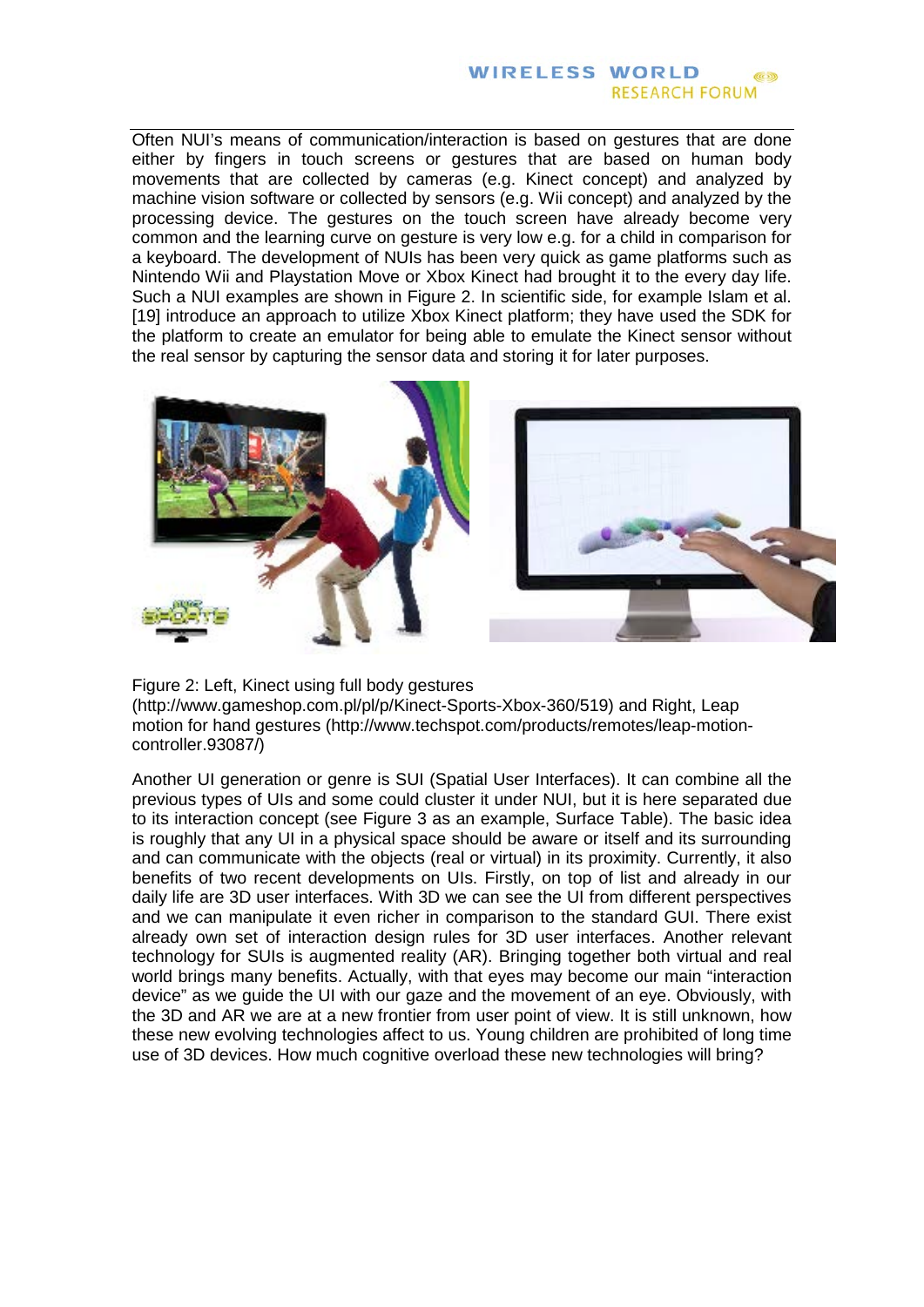

Figure 3: A screenshot of SUI, surface with machine vision software

Gellersen et al [6] introduce a new term, spontaneous interaction, which is a natural part of both NUIs and SUIs. They introduce a spatial model, named RELATE, to make such an interaction possible based on proximity and relative positioning of the targeting devices / equipment. Goth [8] has a nice insight in his article discussing the recent development of NUIs. He discusses how low-cost motion and depth-sensing, such as Microsoft Kinect or PS Move or Wii inertial sensors may bring bigger change to our capability to interact with our applications or environments. It also lists some noncommercial solutions for NUIs, such as algorithms and open-source drivers and middleware, e.g. OpenCV and OpenNI. Furthermore, the paper contains a criteria list for next-generation standard UI; it should be affordable, UI should be intuitive to use and software development should not have a learning curve, meaning that the tools are easy to use and accommodate.

As such, NUIs need to be differentiated from other future development, i.e. virtual reality and augmented reality. Even though, virtual reality utilizes gestures or touch or speech for interaction, it also requires the immersion. This is missing in 'standard' NUIs. Augmented reality is another issue, as its immersion is the opposite. The objects of the virtual world are brought into real world. Nevertheless, NUIs do not need another reality in order to be NUI. These approaches share the main elements, namely capability to interact naturally and getting sensory feedback.

Table 1 compares the different UI types, i.e. CLI, GUI and NUI. SUI is omitted as it uses all the other types in creating spontaneous interaction. Furthermore, the scientific literature has provided other acronyms such as TUI, tangible user interface and so on. TUI, according to Shaer and Hornecker [20] can be considered as a new kind of interface that combines the real world with the digital world. In essence, the word tangible is the key here. Based on that the physical objects in our daily life are being used as tangible representation of some digital data, such e.g. one can carry e-mail in a real world pen. The essence of touch is important for TUIs. Shaer and Hornecker [20] describe the birth of TUIs , its current status and where it might be going. According to them, the origin shares some similarities with the early concepts on Augmented Reality and Ubiquitous Computing. However, it differentiated from the rest due to the reason that physical world and its physical objects are more familiar to the users, so that slower pace in shifting to the virtual world would be user-friendlier rather than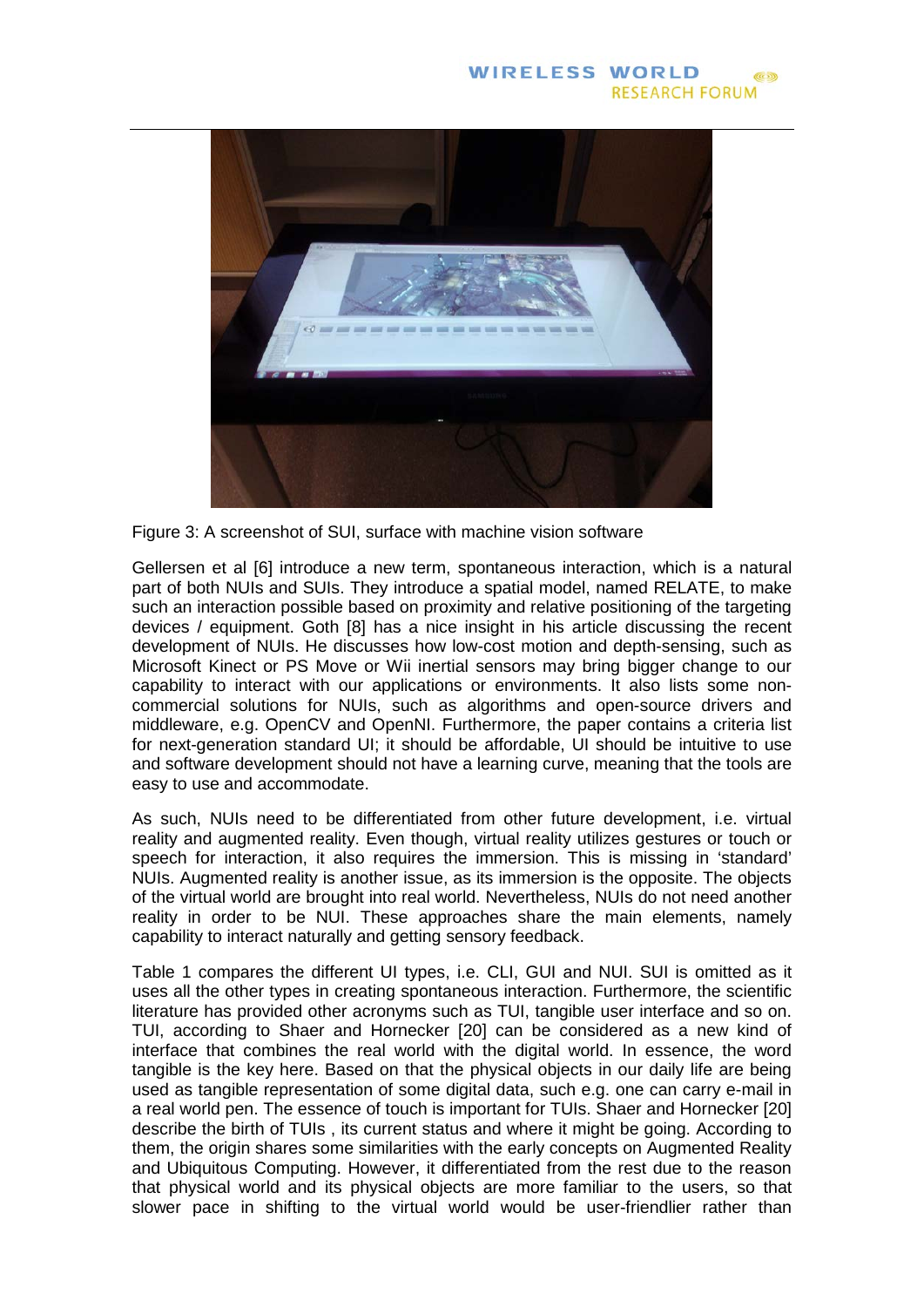#### **WIRELESS WORLD**  $(\cup)$ **RESEARCH FORUM**

immersion into virtual reality. In [20], there is presented some important examples of TUIs, e.g. Graspable UI, Tangible Bits, Slot and Marble Answering Machines. It also has some cross-connection to e.g. augmented reality through the concept of tangible augmented reality, in which the input of the user is tangible but the output is augmented (in display). Examples listed include tangible tabletops, ambient displays and embodied user interfaces. Another piece of cross-connection presented by [20] is the term tangible computing, which in essence is saying that the combination of tangible user interfaces, augmented reality, ubiquitous computing, context-aware devices and smartness in the environment could be put into that umbrella. In the perspective of this paper, these proposals will be part of the future challenges chapter.

| <b>Feature or</b><br><b>Characteristic</b>        | <b>Command Line Interface</b><br>(CLI)                                                                                                                                                                                                                                                                                                   | <b>Graphical User Interface</b><br>(GUI)                                                                                                                                                                                                                                        | <b>Natural User Interface</b><br>(NUI)                                                                                                                                                                                                                                                      |
|---------------------------------------------------|------------------------------------------------------------------------------------------------------------------------------------------------------------------------------------------------------------------------------------------------------------------------------------------------------------------------------------------|---------------------------------------------------------------------------------------------------------------------------------------------------------------------------------------------------------------------------------------------------------------------------------|---------------------------------------------------------------------------------------------------------------------------------------------------------------------------------------------------------------------------------------------------------------------------------------------|
| <b>Style of</b><br><b>Interaction</b>             | The user interface is static. It does<br>not contain e.g. icons, forms or<br>menus and did not provide dialogs<br>for interaction. No real<br>interactivity. Yet, it can be<br>considered as instructive<br>interaction style. Keyboards are<br>used as input devices and<br>displays as output devices.                                 | The user interface is response-<br>based. It relies on icons, forms,<br>menus and dialogs to able to<br>perform. Allows using all styles of<br>interaction, although one main<br>style should be used. Adds<br>mouse, trackball and even<br>touchpad for input control.         | The user interface evokes our<br>memory, immediately reflects<br>to our natural way of doing<br>things. Allows using all styles<br>of interaction, and support of<br>parallel is more easily<br>understood. Adds devices for<br>gesture recognition for input<br>purposes.                  |
| <b>Means of</b><br>communication /<br>interaction | There is no interaction and no real<br>communication between the UI<br>and the user / developer.                                                                                                                                                                                                                                         | The means of communication or<br>interaction is indirect as the user /<br>developer requires interaction<br>devices, e.g. mouse and<br>keyboard.                                                                                                                                | The means of communication /<br>interaction is more of cognitive<br>process as it is unmediated.<br>The interaction takes place by<br>haptics or by locomotion as<br>gestures.                                                                                                              |
| The flow of<br>operation                          | Is directed to the single purpose.<br>The user interface is guided by<br>giving shortened commands. It<br>needs language design for<br>commands.                                                                                                                                                                                         | Can be considered as UI to be<br>explored. Making it graphical<br>gives a reason to look for icons,<br>menus, forms or dialogs.                                                                                                                                                 | Natural UIs are highly<br>contextual. The correct<br>interaction needs an<br>understanding of the current<br>underlying context of the<br>situation.                                                                                                                                        |
| <b>User perception</b>                            | User has to remember commands<br>and has to recall a lot from the<br>memory. Is not suitable for a<br>novice user but very good for an<br>expert user.                                                                                                                                                                                   | User recognizes (when learned)<br>the icons, menus, forms or<br>dialogs and does not have to<br>remember a lot. It is very suitable<br>for a novice user.                                                                                                                       | The UI is intuitive. User can do<br>things based on instinct. By<br>following natural means of<br>human communication the use<br>of the UI becomes very easy.                                                                                                                               |
| <b>Where it is</b><br>especially good?            | When there is need for a speed.<br>When there are only expert users.<br>When the user needs to have a<br>perception of being in control.<br>CLIs do not need a lot of<br>resources (e.g. drivers to be<br>loaded). Terminals are good<br>examples of CLIs that can be<br>used for remote access.                                         | When there is a clear need to<br>explore. When you want to build<br>an UI based on dialogs, menus or<br>icons. When there is no time for<br>the learning curve. When you<br>want to a comprehensive list of<br>manipulation on the UI (removing,<br>dropping, selecting, etc.). | When there is no possibility to<br>add traditional interaction<br>devices. When the use of the<br>software needs to be intuitive.<br>When there is need to use<br>haptic feedback or motion.<br>When there is need for<br>multimodality. When there is a<br>special user group (e.g. deaf). |
| <b>Current use</b>                                | Some experts still favor command<br>line interfaces. Actually, modern<br>CLI is on every mobile phone and<br>is also widely used in web 2.0<br>applications. When you text a<br>message, you emulate the use of<br>CLI (even though not a<br>command). When you send a<br>tweet or write in a Facebook, the<br>message is often textual. | The mainstream UI, Is well known<br>and well learned. Is used in most<br>applications and especially in<br>desktop applications, which is still<br>the majority application class.<br>Some mobile devices can also be<br>clustered under the GUI.                               | Modern Smartphone and<br>tablets are all touch-based<br>(need haptic feedback).<br>Surface computing can<br>support multi-touch and can<br>use machine vision to<br>recognize gestures. All<br>applications that require use<br>beyond the GUI benefit.                                     |

Table 1. Comparison of CLI, GUI and NUI [1, 2, modified]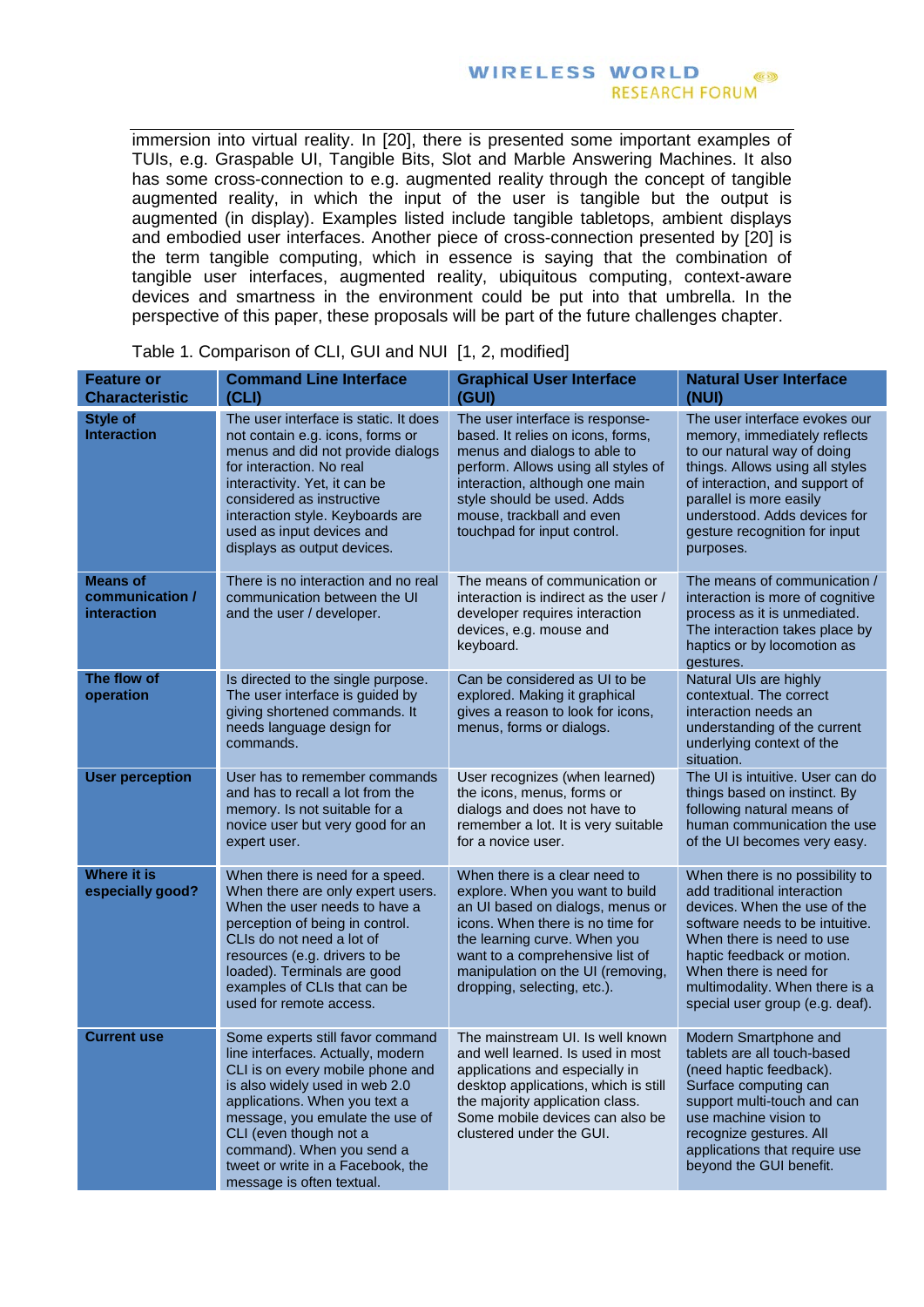## **3. FROM DESKTOPS TO MOBILES**

One of the major changes of the last decade is the transition from desktop environment to the mobile environments. The development of the user interfaces in traditional environment is partly affected by the mobile devices through the direct use of mobiles as a part of the user interface and partly by enabling context awareness aspects. It should be however remembered that at the same time the user interfaces of the mobile devices evolve as well. One primary design rule for mobile UIs has been to understand how the user is expected to provide input and how it affects to the usage ergonomics. Table 2 compares these design rules with the general mobile UI heuristic rule set.

| <b>Design rule</b>                                                    | <b>Standard phone</b>                                                                                                                                                                                                                                                                                                                                                                                                                                                                                                                                    | Pen or stylus<br>supported<br>device, tablet                                                                                                                                                                                                                                                                                                                                                                                                                                                                                                                     | <b>Full Keyboard</b><br>device                                                                                                                                                                                                                                                                                                                                                                                                                    | Wearable<br>device                                                                                                                                                                                                                                                                                                                                                                                                                                                                       |
|-----------------------------------------------------------------------|----------------------------------------------------------------------------------------------------------------------------------------------------------------------------------------------------------------------------------------------------------------------------------------------------------------------------------------------------------------------------------------------------------------------------------------------------------------------------------------------------------------------------------------------------------|------------------------------------------------------------------------------------------------------------------------------------------------------------------------------------------------------------------------------------------------------------------------------------------------------------------------------------------------------------------------------------------------------------------------------------------------------------------------------------------------------------------------------------------------------------------|---------------------------------------------------------------------------------------------------------------------------------------------------------------------------------------------------------------------------------------------------------------------------------------------------------------------------------------------------------------------------------------------------------------------------------------------------|------------------------------------------------------------------------------------------------------------------------------------------------------------------------------------------------------------------------------------------------------------------------------------------------------------------------------------------------------------------------------------------------------------------------------------------------------------------------------------------|
| How the user<br>types the input<br>[23, modified]                     | hand.<br>From<br>One<br>transportable<br>to<br>pocket size phones<br>the<br>keys<br>were:<br>numeric (also letters<br>for messaging), soft<br>navigation<br>keys,<br>keys (mobile phone<br>history<br>has<br>seen<br>different<br>several<br>navigations)<br>and<br>call<br>management<br>keys.<br><b>The</b><br>touch<br>smart<br>phones<br>changed<br>the way of typing,<br>adding<br>by<br>e.g.<br>gestures for easier<br>navigation.                                                                                                                 | Two<br>hands.<br>One<br>hand<br>holds<br>the<br>device and the other<br>hand uses the pen /<br>stylus. Alternatively<br>touch<br>based<br><i>interaction</i><br>in.<br>modern<br>tablets.<br>These devices can<br>support hand writing<br>recognition.                                                                                                                                                                                                                                                                                                           | Two hands. The<br>user<br>can<br>type<br>with both hands<br>like<br>with<br>using<br>standard<br>keyboard<br>(although<br>keys<br>are smaller).<br>The current trend<br>is<br>to<br>have<br>a<br>keyboard;<br>virtual<br>it.<br>is<br>in smart<br>phones<br>and<br>in.<br>tablets.                                                                                                                                                                | Theoretically two<br>hands.<br>It<br>is.<br>dependent<br><b>on</b><br>where the device<br>embedded.<br>is<br>Possibly<br>limited<br>set of functions<br>included to<br>the<br>wearable<br>interface.                                                                                                                                                                                                                                                                                     |
| <b>UI characteristics</b><br>and main five<br>mobile UI<br>heuristics | Character or pixel-<br>based.<br>Can<br>be<br>touch-screen.<br>Keyboard in screen.<br>#1:<br>Unity-based<br>and feel<br>look<br>of<br>making<br>input,<br>navigation etc. has<br>become<br>important<br>design factor<br>#2: Error prevention<br>and management is<br>more important in<br>mobile Uls, as the<br>mobile<br>use<br>often<br>makes them easier<br>due<br>to<br>e.g.<br>contextual settings<br>#3:<br>Easy<br>undo<br>should be possible.<br>Power<br>button<br><b>is</b><br>easy to use and<br>also if screen has a<br>separate button for | Character or pixel-<br>based.<br>Can<br>be<br>touch-screen.<br>Keyboard in screen.<br>#1: Needs equally<br>to support unity in<br>making<br>input,<br>navigation etc.<br>#2: Needs support<br>for error prevention<br>and management<br>#3:<br><b>Needs</b><br>equal<br>support<br>for<br>easy<br><b>Need</b><br>undo.<br>also<br>take<br>into account<br>the style of input<br>through pen/stylus.<br>#4: Needs<br>more<br>support<br>for<br>memorability, as the<br>additional<br>input<br>possibilities<br>are<br>alternatives<br>and<br>might need different | Character<br>or<br>pixel-based. Can<br>be touch-screen.<br>Can<br>have<br>keyboard in the<br>screen<br><b>or</b><br>separate<br>keyboard.<br>#1:<br><b>Needs</b><br>equally<br>to<br>support unity in<br>making<br>input,<br>navigation etc.<br>#2:Needs equally<br>support for error<br>prevention<br>and<br>management.<br>#3: Needs equal<br>support for easy<br>undo.<br>#4: Needs equal<br>support<br>for<br>memorability.<br>#5: Needs more | Character<br>or<br>pixel-based. Can<br>be touch-screen.<br>Does not have<br>keyboard.<br>#1: The use is<br>different,<br>likely<br>and it might be<br>cumbersome<br>to<br>make unity-based<br>input, navigation<br>etc.<br>#2: Needs partial<br>different<br>$\prime$<br>support, as<br>the<br>use is different<br>#3:<br><b>Needs</b><br>to<br>support<br>easy<br>undo too. Is likely<br>through<br>hard<br>keys or<br>voice<br>recognition.<br>#4:<br>Should<br>be<br>designed so that |

|  |  | Table 2. Comparison of Mobile devices, with UI design heuristics |
|--|--|------------------------------------------------------------------|
|--|--|------------------------------------------------------------------|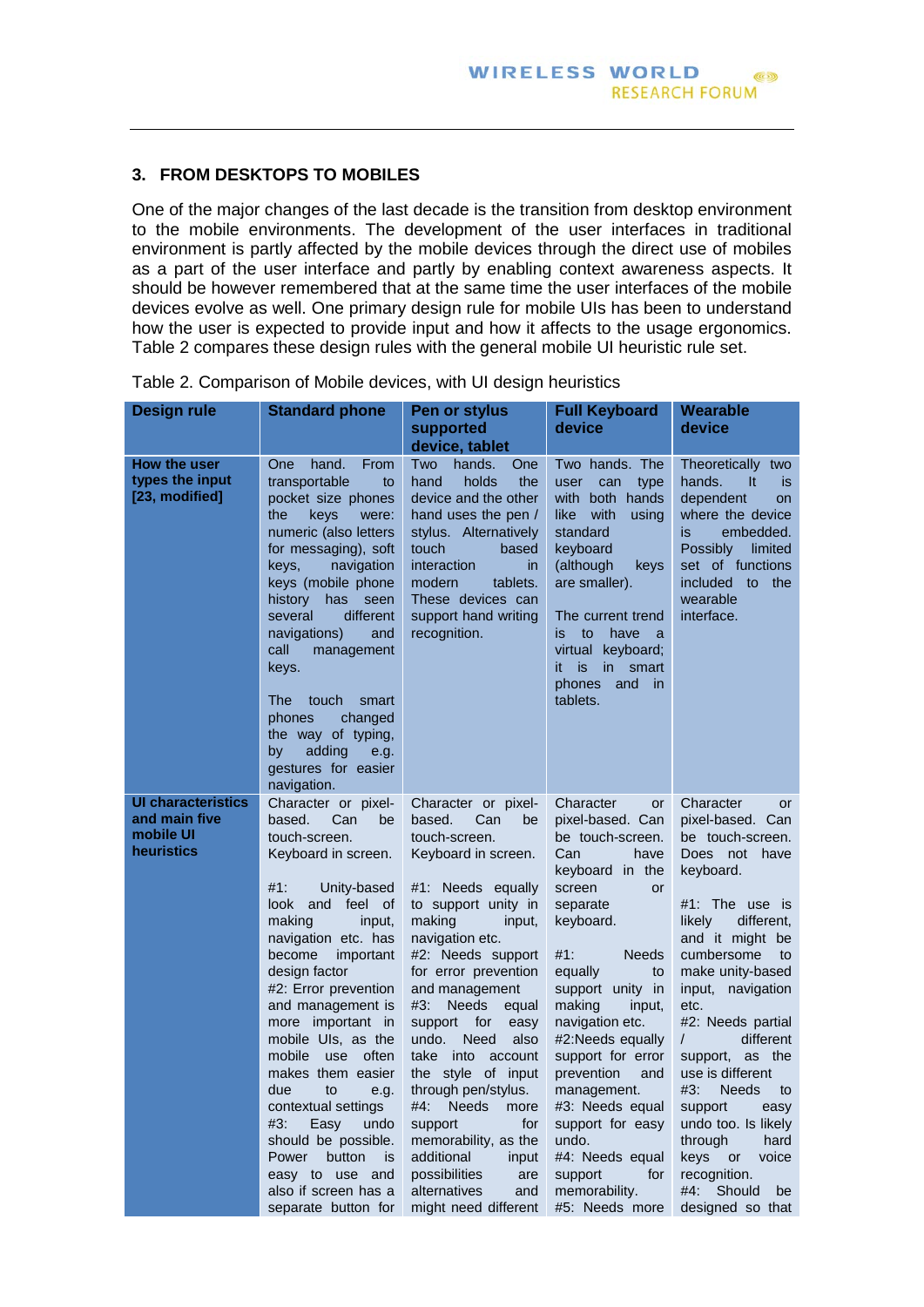|                      | it.<br>#4: Memorability is<br>more important than<br>in desktops. Should<br>use more voice and<br>haptic feedback.<br>#5: Design for-the-<br>The use<br>qo.<br>is :<br>literally mobile; thus<br>design it for into use<br>different<br>in.<br>contextual settings.<br>Utilize sensors. | feedback.<br>#5: Needs<br>more<br>could<br>support<br>or<br>utilize<br>pen/stylus<br>interaction<br>in.<br>different contextual<br>setting in which the<br>user might benefit<br>from it                                                                  | the<br>support as<br>user could<br>use<br>two hands,<br>and<br>some<br>applications<br>or<br>contextual<br>settings<br>might<br>benefit from two-<br>hand use.                                                                     | memorability<br>would not come<br>as a problem.<br>#5:<br><b>Needs</b><br>partially different<br>support as the<br>screen is smaller<br>than<br><i>in</i><br>counterparts, and<br>the<br>vet<br>same<br>data need to be<br>relayed. |
|----------------------|-----------------------------------------------------------------------------------------------------------------------------------------------------------------------------------------------------------------------------------------------------------------------------------------|-----------------------------------------------------------------------------------------------------------------------------------------------------------------------------------------------------------------------------------------------------------|------------------------------------------------------------------------------------------------------------------------------------------------------------------------------------------------------------------------------------|-------------------------------------------------------------------------------------------------------------------------------------------------------------------------------------------------------------------------------------|
| <b>UI generation</b> | CLI, GUI and NUI<br>Early<br>supported.<br>had<br>phones<br>only<br>CLI (with layered<br>menus) and keys.<br><b>GUI</b><br>(and<br>icons)<br>evolved with smart<br>phones. With touch-<br>based<br>smart<br>phones came the<br>gestures.<br>sensors<br>and<br>haptic<br>feedback.       | CLI, GUI and NUI<br>supported.<br>Early<br>had<br>phones<br>only<br>CLI (with menus)<br>With<br>and<br>keys.<br>smart phones came<br>GUIs (and icons).<br>With<br>touch-based<br>smart phones came<br>the<br>gestures,<br>sensors and haptic<br>feedback. | CLI.<br><b>GUI</b><br>and<br><b>NUI</b><br>supported.<br><b>Firstly came CLIs</b><br>(and menus) and<br>GUIs (and icons).<br>With touch-based<br>phones<br>smart<br>the<br>came<br>gestures,<br>sensors<br>and<br>haptic feedback. | Mostly have been<br>CLI (with menus<br>and text icons),<br>as the screen is<br>smaller.<br><b>New</b><br>like<br>devices<br>Gear<br>Samsung<br>extend the<br>use<br>close to GUI type<br>οf<br>with<br>usage<br>touch screen.       |

# **4. UI DEVELOPMENT**

UI development can be simplified by clustering it into development technologies and support tools such as development environments. The first 'cluster', namely development technologies have evolved through the past 30 years into different approaches and is either trying to focus on some UI related concerns or on offering complete UI development solution. The second 'cluster' was development environments, i.e. an integrated development environment (IDE). In short, we are dealing with an application that is created for developers and programmers for making software more efficiently. The link to the software development, in general, in very strong and sometimes it is difficult to differentiate the development environments from software engineering.

Mijailovic and Milicev [7] introduce a survey that gives us some insight on both the evolution and state-of-the-art of UI development technologies. It mainly focuses on categorizing the development technologies (e.g. form-oriented frameworks such as Microsoft Access) and their concerns related to the UIs. These concerns are the layout of the UI, how to bind the data for the UI, how the behaviour (of UI elements) is addressed, support for data formatting, what kind of style/theme support can be taken into account and how to validate the input (how ever it is given). In addition, it also lists models- and domain-specific approaches. As a result, declarative UI development technology (widely applied in web development, e.g Eclipse XWT, XAML Android etc.) is the current trend with a shift to standard technologies and platforms.

History of the IDEs has begun with the Darthmouth Basic programming language (http://dtss.dartmouth.edu/timeline.php). It was basically an interactive command line and with it the Basic programs could be run from the terminals. Maestro product was first official IDE (http://www.computerwoche.de/a/interaktives-programmieren-alssystems-schlager,1205421) and was developed by laboratory in Munich. From there the driving force was the need for visually code the UIs, and thus modern IDEs have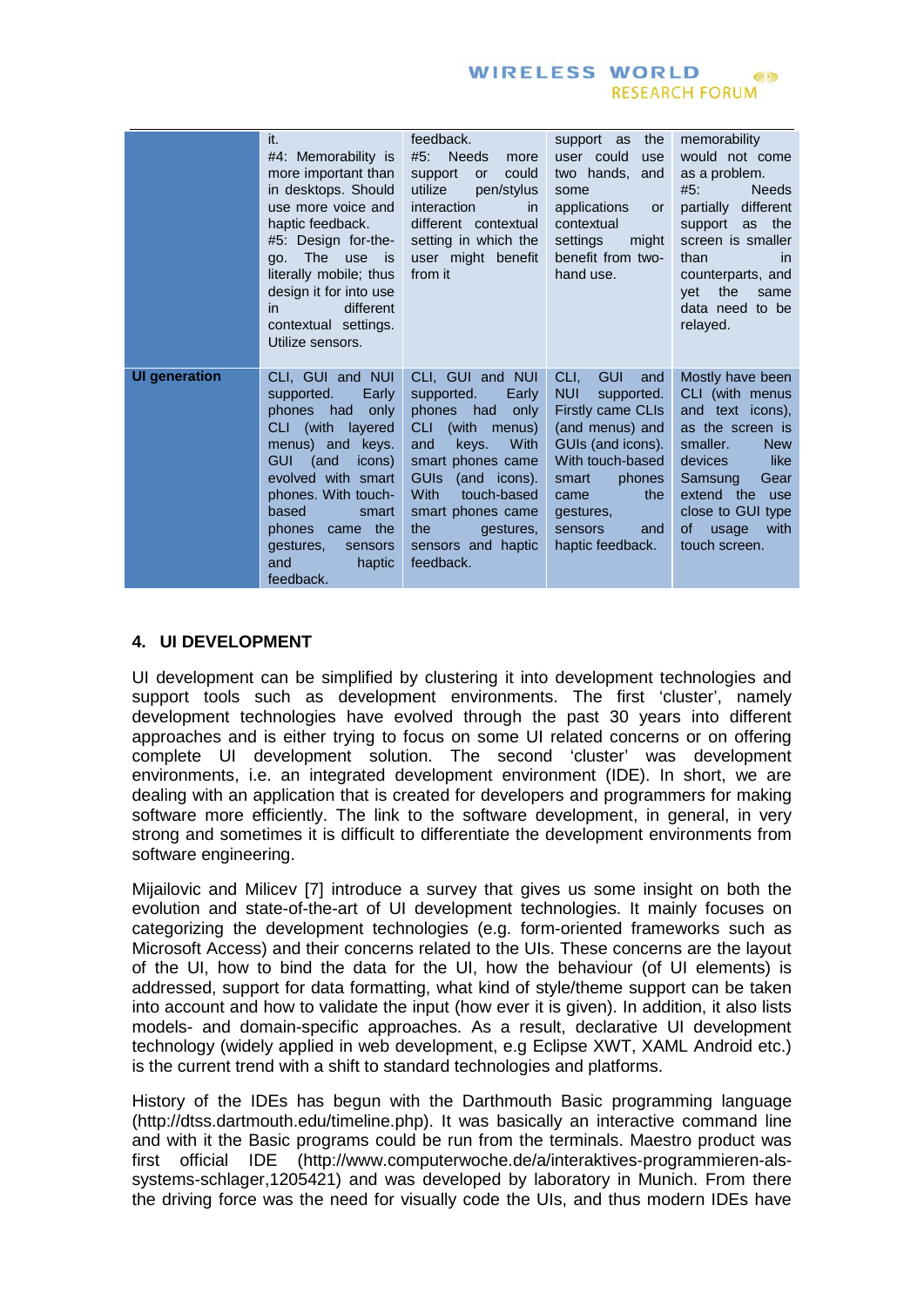been developed. During the past 50 years the UIs have developed from mainframes' CLIs to desktop-derived GUIs or more intuitive NUIs. This has been accomplished partly by different integrated development environments (IDEs). Obviously, there exist a lot of platforms and a lot of different programming languages, which often require own kind of IDE.

Kats [3] provides a good insight of the history of IDE; as the first UI was CLI and focused on commands given by the expert user, there was no urgent need for IDEs even though the same functionalities existed, i.e. producing the code, compiling the code, debugging and executing the final result. Kats [3] further continues the discussion by explaining the features of the modern desktop IDEs; the UI has become much more richer and the above mentioned functionalities are present and some provide support for software development (e.g. version control) and often focus on doing the programming work with a one particular programming language. An example of a modern desktop IDE is Eclipse, which is an extensible IDE. Rubel [4] has presented an article, which focuses on explaining "the heart of Eclipse". This Eclipse platform parts are illustrated in Figure 4. On the bottom there is the platform runtime, which helps in binding the basic initialization and loading with set of plug-ins. Inside the platform the UI workbench is responsible for handling all what the user sees. It is linked to both SWT, which is a graphics library for Java GUI and Jface, that is a GUI abstraction layer on top of SWT.



Figure 4: Eclipse platform and its components

Rubel [4] explains each component in more detail; basically the workbench is the fundamental from the development point of view as it provides for the developer different views, editors and actions. According to Rubel [4] it saves work from the developer and he/she does not have to make same work while changing e.g. operating system. Thus, promoting both modularity and re-use of components.

A very interesting concept has been presented by Bruch et al. in [5]. They emphasize the idea of knowledge sharing. That immediately puts some additional questions into our mind? What if our development environments could be collaborative? Can we create code in real-time together while standing / sitting around the shared workspace? Could the team be in more agile, while e.g. four persons could be making the same application around the same e.g. SUI, and each one would be having own view and can create the same code collectively with real time debugging and execution at the background?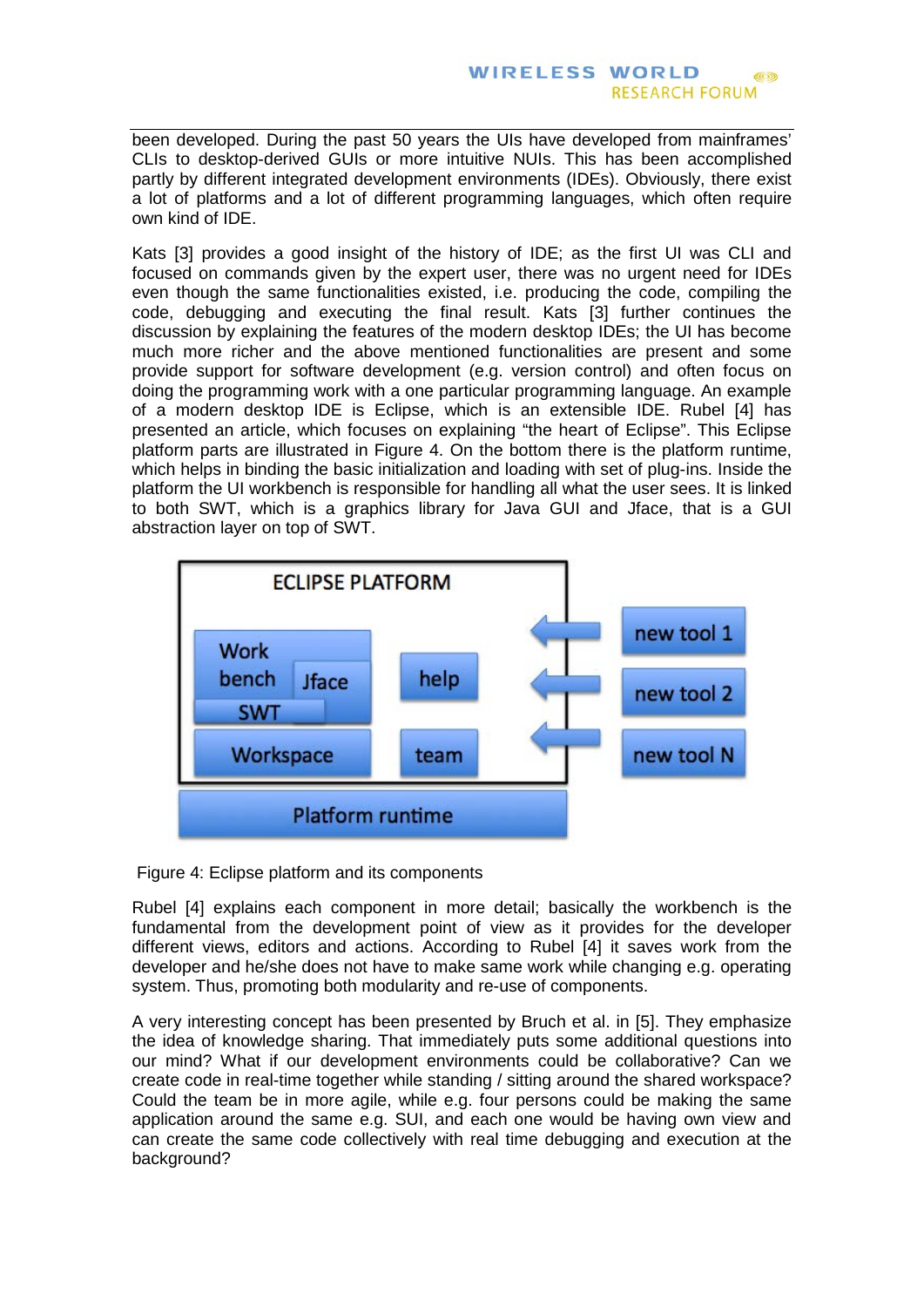Another two examples of extensible IDEs are Android development environment for mobile development and Visual Studio for Microsoft ecosystem (see figure 5, next page). The upper hand figure below belongs to Android development environment and the lower hand is a screenshot of Windows 8 development environment. Both development environments have the outlook of a modern IDE, having set of actions available, having certain views for the developer and contains an emulator for end-use view.



Figure 5: Two examples of extensible IDE (Android and Visual Studio Environments)

# **5. FUTURE VIEW ON UIS**

The UI has been very device-, equipment-centric. At the beginning we had centralized mainframes to which we could access by terminals. Then came the personal computers, which still were terminals, and the UI was focused on the terminal and its capabilities. Still, most of the UIs are built into a given device, whether it is a mobile phone, tablet, laptop or any other device. Future UI is not necessarily device centric, it could rather be environment-derived (e.g. such an example is illustrated by Thebault et al. [16], in which services are embedded into the environment, in other terms it is being ambient): future UI can be any 'screen', whether it is augmented reality supported eye-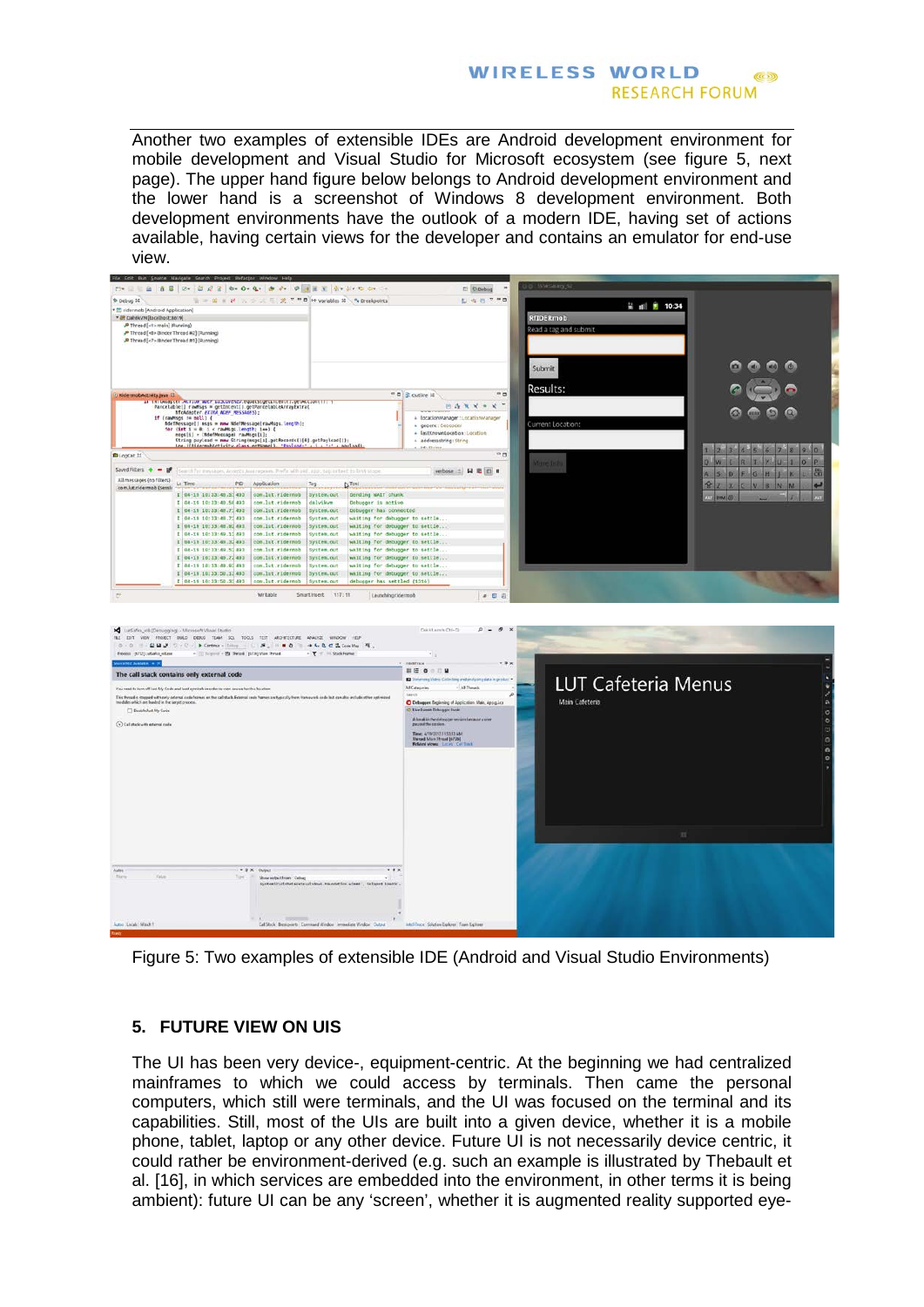glass (Figure 6), 'smart' air (at nano level) or any other projection into the proximity of the user. Various input option will also evolve e.g. Brain-to-Computer Interface as presented in Figure 7. It seems that the input and output parts of the user interaction space tend to become more and more separated. It will be possible to combine various input and output options towards a personalized user interface.



Figure 6. Google Glasses for interfacing environment (http://www.google.com/glass/)



Figure 7. NeuroSky MindWave BCI equipment (http://www.neurosky.com/)

We can identify at least three major trends that will have an effect on the future UI evolution. Firstly, we have pervasive computing. Secondly, we have matured augmented reality. Thirdly and finally, we have nano and material technology that can have disruptive effect on UI development.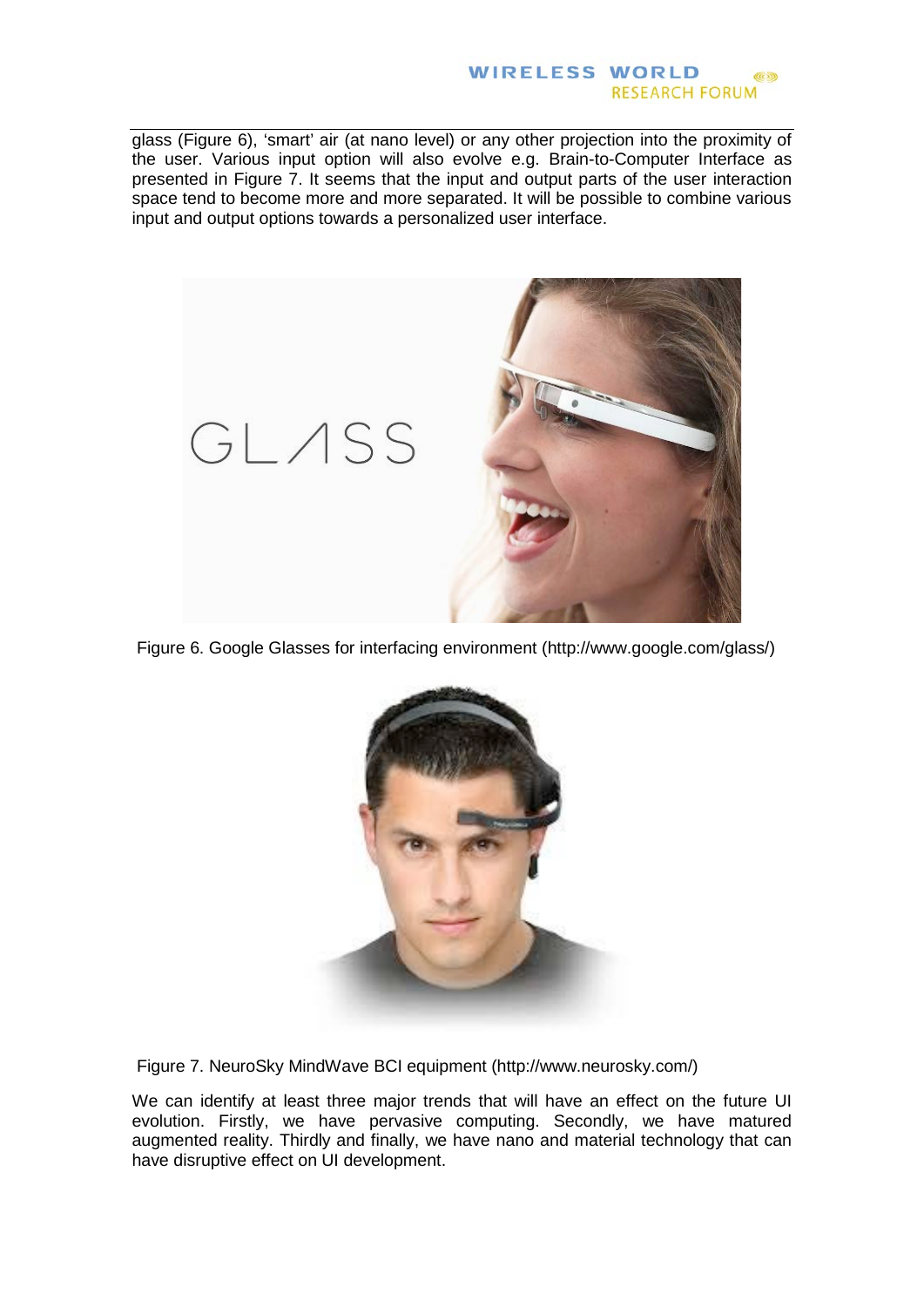Pervasive computing (or ubiquitous) is a paradigm that we are stepping in at the moment. There are already established products that make computing for our everyday life available anytime and anywhere. Clear elements of pervasive computing are connectivity (via different wireless/wired technologies), algorithmic intelligence (smartness) and natural (or even spatial) user interaction (by gestures, motion detection or voice). The examples are so many, that we focus on examples that try to merge with the other two, namely augmented reality and nanotechnology. Sandor and Klinker [10] presents user interface architecture to handle in future even more complex challenges of interactions within UIs. It combines different UI approaches from e.g. multimodal, wearable, tangible and augmented solutions for a single UI. Thus, it could be used in future pervasive environments. Another integration example shows also the benefit of combining elements; Rodrigues et al. [14] present a result of tangible user interface with an augmented reality. Furthermore, third example by Alam et al. [17] shows the integration of haptic interface with 3D immersion into ubiquitous environment. Finally, the fourth example by Grubert and Schmalstieg [18] show how the use of lens with augmented reality is handled in a public place. Its interesting contribution is towards finding information how users might possible use augmented reality in a public space from usability and user interface design perspective.

Augmented reality (AR) as such, it is not a new idea, rather the tools and its applicability has reached maturity level. At the literature, it has been studied already over 50 years. Prime examples in the literature show the potential of the augmented reality for the future UI. Debernardis et al. [11] illustrate the extra benefit of AR instead of computer graphics, i.e. the information on the UI being both real-time and co-located with the real environment. Johnson and Sun [12] show the power of AR in how it can be addressed into spatial collaboration. A very good example of learning case is presented in [14], how your own body can be used in e.g. learning your anatomy. Eck and Sandor [13], on the other hand present an approach, in which visuo-haptic is presented together with AR. In such approach, the users are able both to touch and see the virtual objects at the same time. Markov-Vetter et al. [15] illustrates the depth of studies on AR; it focuses on how to input data in a complex setting of task with gravital powers (flight-related) in presence.

Development of nanotechnology and new advanced materials will affect our societies equally disruptive manner as pervasive computing and augmented reality does. It has also effect on the development of UIs as it opens another new set of possibilities for what can be considered as a screen. Even though the most research focuses on energy efficiency of the devices and very thin nano scale displays, in the future, UI design might be more in the demand.

Innovation for the future UI evolution can be searched for example from Marcus [21]. He discusses the relation of the Sci-Fi movies and HCI, and how these movies at the same time show the creativity of possible future design.

### **6. CONCLUSION**

As the UIs have developed through the time, the fundamentals have remained; the user has a certain need / capability to give an input in order to have something accomplished. The UI acts as sort of broker for both an input and output (provided by the screen or feedback of some form). In the beginning, the input/output was mostly clearly separated but in the future the border of what is input or output is more blurred. However, if the technology is becoming more and more smart, the more the user has opportunities for intuitive interaction with the technology in a way the user feels comfortable, secure and in control. This is in essence the calm computing, Mark Weiser predicted.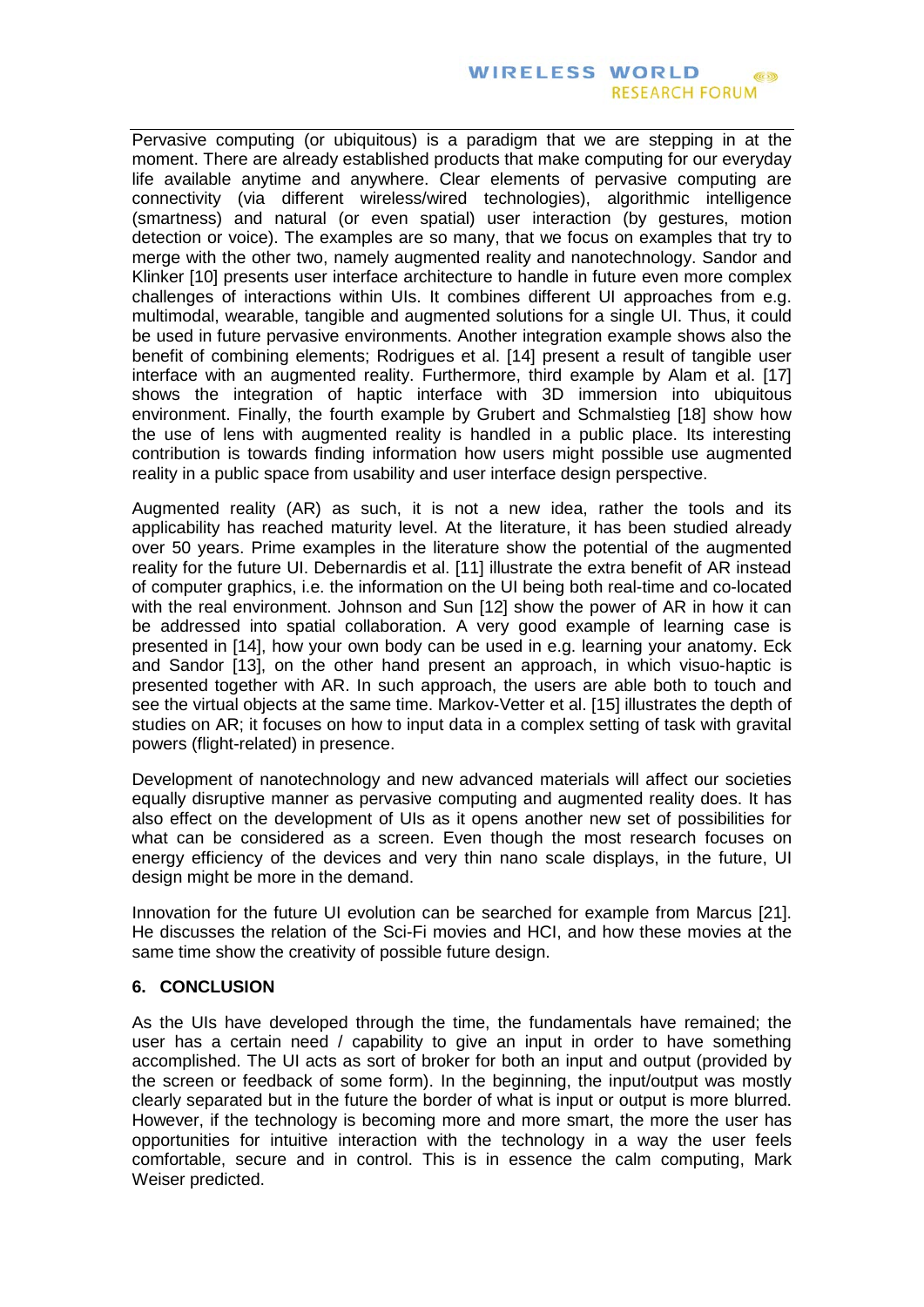## **REFERENCES**

[1] B.Shneiderman, C.Plaisant, M.Cohen and S.Jacobs, Designing the User Interface: Strategies for Effective Human Computer Interaction, 5th. Edition. Published by Prentice Hall, 2009 ;ISBN: 978-0321537355

[2] Y.Rogers, H.Sharp and J.Preece, Interaction Design – Beyond Human-Computer-Interaction, 3rd Edition. Published by Wiley, 2011, ISBN: 978-0470665763

[3] L.Kats, R. Vogelij, K. Trygeve Kalleberg and E.Visser, Software development envinronments on the web: a research agenda, Proceedings of ACM symposium on new ideas, paradigms, and reflections on programming on software at Onward! 12 conference, 2012, ISBN: 978-1-4503-1562-3.

[4] D.Rubel, The heart of Eclipse, Queue, Volume 4 Issue 9, 2006, ISSN: 1542-7730.

[5] M.Bruch, E.Bodden, M.Monperrus and M.Mezini, IDE 2.0: collective intelligence in software development, Proceedings of the FSE/SDP workshop of future of software engineering research at FoSER conference, 2010, ISBN: 978-1-4503-0427-6.

[6] H.Gellersen, C.Fischer, D. Guinard, R.Gostner, G.Kortuem, C.Kray, E.Rukzio and S.Streng, Supporting device discovery and spontaneous interaction with spatial references, Personal and Ubiquitous Computing, Volume 13, Issue 4, Springer-Verlag, 2009, ISBN: 00779- 008-0206-3

[7] Z.Mijailovic and D.Milicev, A retrospective on user interface development technology, IEEE Software, 2013, ISSN: 0740-7459.

[8] G.Goth, Brave NUI world, Communications of the ACM, Volume 54, Issue 12, December 2011, ISSN: 0001-0782.

[9] S.L.Smith and J.N.Mosier, Guidelines for designing user interface software, 1986, Available online at http://hcibib.org/sam/

[10] C.Sandor and G. Klinker A rapid prototyping software infrastructure for user interfaces in ubiquitous augmented reality, Personal Ubiquitous Computing, 2005, ISSN: 1617-4909.

[11] S. Debernardis, M. Fiorentino, M. Gattullo, G. Monno, and A. E. Uva , Text readability in Head-Worn Displays: color and style optimization in video vs. optical see-through devices, IEEE Transactions on Visualization and Computer Graphics, 2013, ISSN: 1077-2626.

[12] A.S. Johnson and Y.Sun, Exploration of Spatial Augmented Reality on Person, Virtual Reality, 2013, ISBN: 1434-9957.

[13] U.Eck and C.Sandor, HARP: A Framework for Visuo-Haptic Augmented Reality, Virtual Reality, 2013, ISBN: 1434-9957.

[14] F.Rodrigues, F.Sato, L.Botega and A.Oliveira, Augmented Reality and Tangible User Interfaces Integration for Enhancing the User Experience, Proceedings of the 11th ACM SIGGRAPH conference on Virtual-Reality Continuum and its Applications in Industry, 2012, ISBN: 978-1-4503-1825.

[15] D.Markov-Vetter, E.Moll and O.Staadt, Evaluation of 3D selection tasks in parabolic flight conditions: pointing task in augmented reality user interfaces, Proceedings of the 11th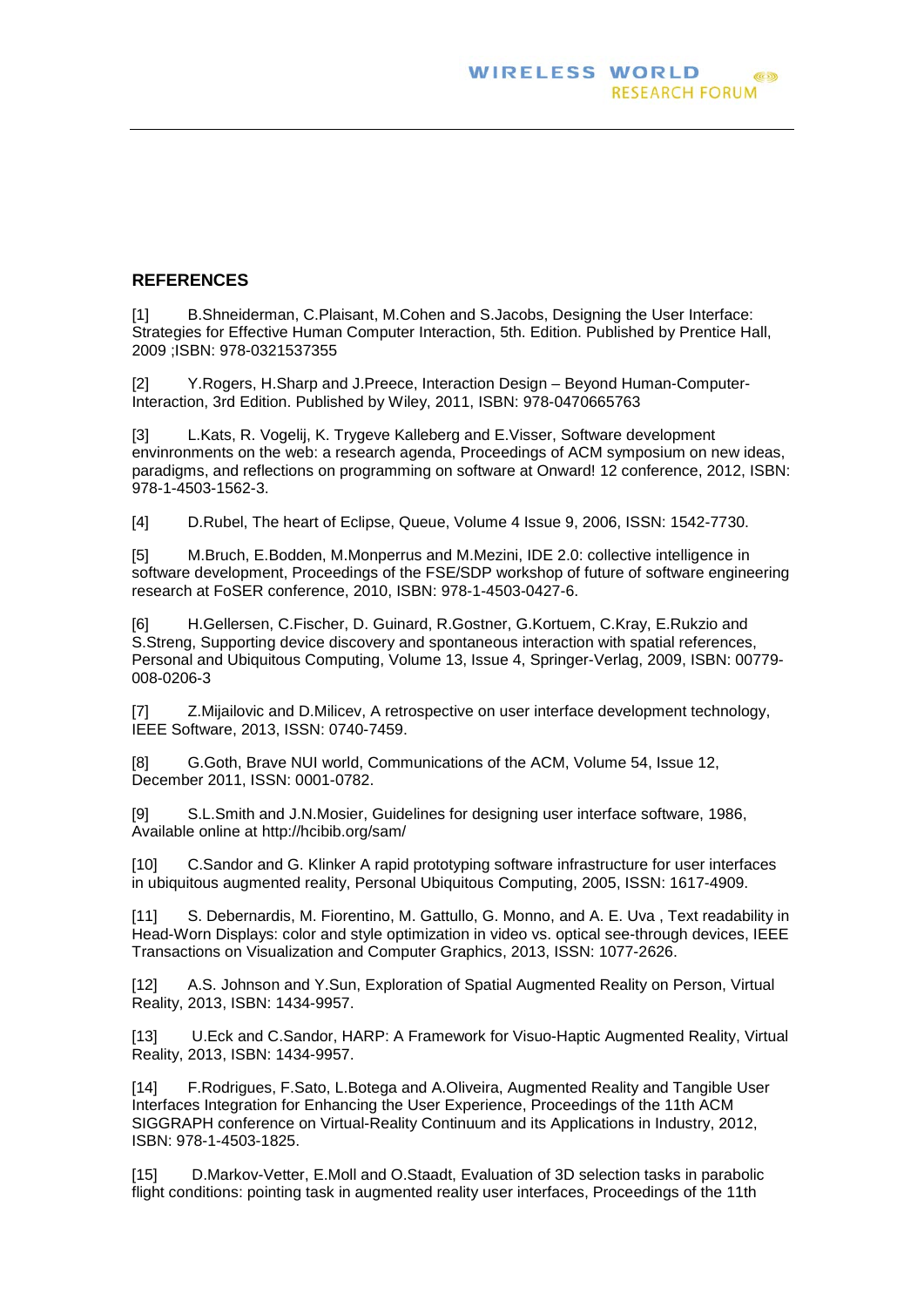ACM SIGGRAPH conference on Virtual-Reality Continuum and its Applications in Industry, 2012, ISBN: 978-1-4503-1825.

[16] P.Thebault, D.Decotter, M.Boussard and M.Lu, Embodying Services into Physical Places: Toward the Design of a Mobile Environment Browser, ACM Transactions on Interactive Intelligent Systems, Volume 3, No.2, 2013, ISSN: 2160-6455.

[17] K.Alam, A.Mahfujur and A. El Saddik, Mobile Haptic E-Book System to Support 3D Immersive Reading in Ubiquitous Environments, ACM Transactions on Multimedia Computing, Communications and Applications, Volume 9, No. 4, 2013, ISSN: 1551-6857.

[18] J.Grubert and D.Schamlstieg, Playing it real again: A repeated evaluation of magic lens and static peephole interfaces in public space, Proceedings of ACM MobileCHI 2013, ISBN: 978-1-4503-1965-2.

[19] M.Islam, S.Rahaman, R.Hasan, R.Noel and A.Salekin, A Novel Approach for Constructing Emulator for Microsoft Kinect XBOX 360 Sensor in the .NET Platform, Proceedings of Intelligent Systems Modeling and Simulation, 2013, ISBN: 978-1-4244-9809-3.

[20] O.Shaer and E.Hornecker, Tangible User Interfaces: Past, Present and Future Directions, Foundations and Trends in HCI, Volume 3, Issue 1-2, 2010, ISSN: 1551-3955.

[21] A.Markus, The History of the Future: Sci-Fi movies and the HCI, Interactions Magazine, Volume XX.4, July-August 2013, ISSN: 1072-5220.

[22] J.Nielsen, Usability Engineering, Academic Press, ISBN: 0-12-518405-0, 1993.

[23] H.Kiljander, Evolution and Usability of Mobile Phone Interaction Styles, Dissertation thesis, 2004, ISBN: 951-22-7319-5.